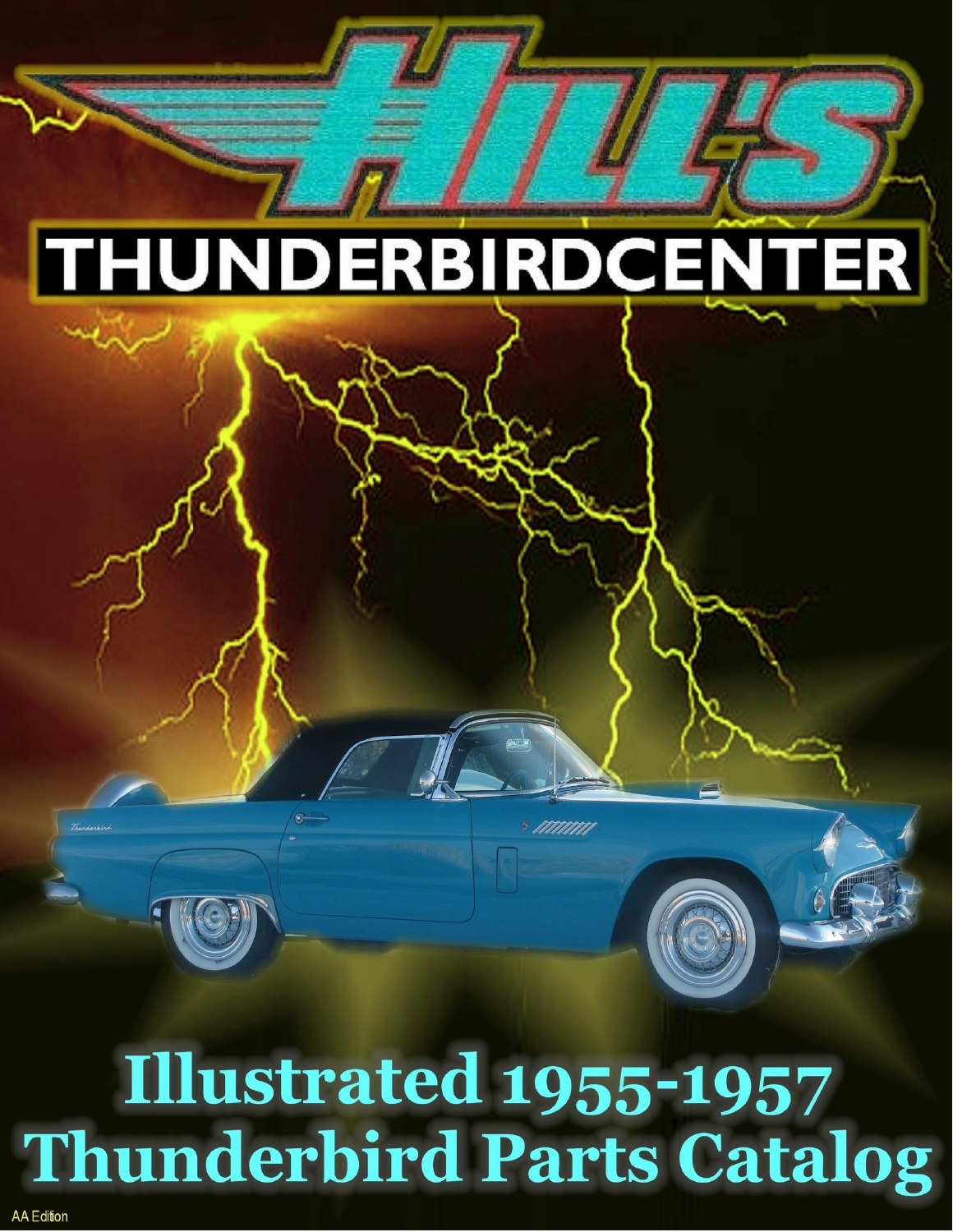

## **Hill's Thunderbird Center**

**Hill's Thunderbird Center along with Hill's Automotive are very pleased to be a part of your restoration, whether it is an automotive part, technical support from experts in the restoration field, or a partial or complete restoration of your automobile.** 

**Marvin Hill and his staff offer you, the customer, a variety of top of the line parts which include a complete line of reproductions, NOS, and used parts for 1955, 56, and 57 Thunderbirds. Also, Hill's offers a new power window setup. Whether doing your own restoration or having our shop restore your car, you can be assured that years of experience and knowledge help to make your vision a reality. Marvin has made a very much loved hobby, which started in 1978 with building his first Thunderbird, into a nationally known and respected business which always aims to put the customer first.** 

**Our shops are open from Monday-Friday from 7:00AM to 5:00 PM and Saturdays by appointment. Reaching us may be done by emailing us at tbird1957@verizon.net, calling 740-949-1956 or 740-949-2217, or visiting us on our website at www.hillsresto.com. Please let us know if we can help you "Make Your Vision Come True".**

### **On the Cover**

### **Front**

**1956 Thunderbird Peacock Blue Owned by Jan Hill Restored by Hill's Classic Cars in 2011 for Marvin & Jan's 40th wedding anniversary**

**Back**

**Hill's Automotive Classic Car Restorations & Thunderbird Center Parts Coming Soon to Our Website at [www.hillsresto.com](http://www.hillsresto.com/) Online Parts Ordering**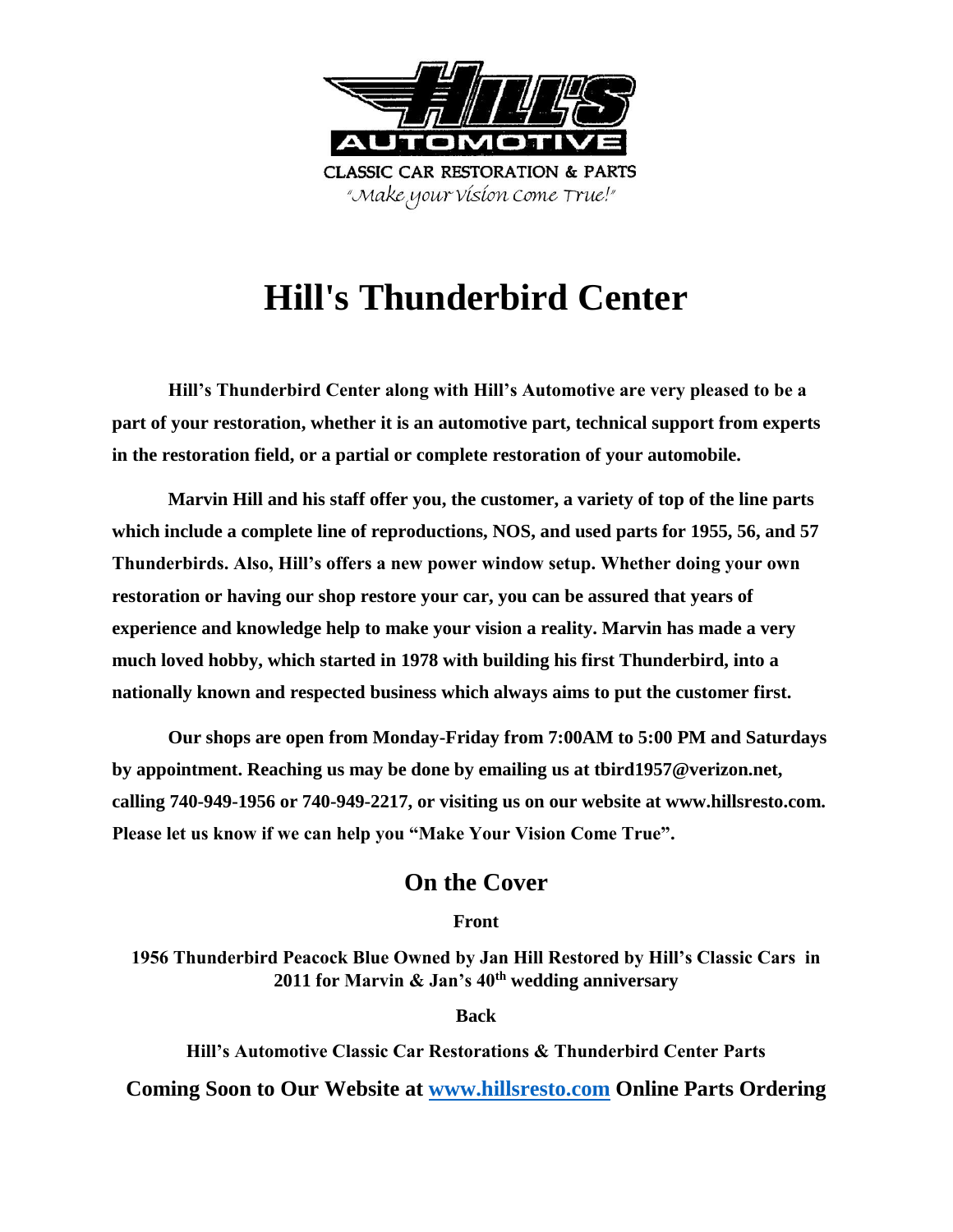#### **ORDERING INFORMATION**

**TO ORDER BY MAIL:** Order forms are enclosed for your convenience. Please give full part number and complete description. Please include payment method. If paid by Master card or Visa, include expiration date. If paying by check, order will be held for up to 10 days until check clears.

**TO ORDER BY TELEPHONE - TOLL FREE** Phone orders are welcome. Most orders shipped same day if placed by 11:00 AM eastern. They may be paid by Master card, Visa, or COD. Our phone lines are open Monday through Friday 8:00 AM. - 5:00 PM. Eastern time. Phone orders can be made at (740) 949-1956 or Toll Free (800) 562-1955 or (866) 949-1956 (orders only). For information please call (740) 949-1956**.** 

**TO ORDER BY FAX - TOLL FREE** Please use the enclosed order form and FAX your order at any time to (866) 949-1957 or international/local at (740) 949-1957. Be sure to include your phone number, payment method, year of car, and any other information required to process your order.

**C.O.D.'S:** COD charge will be \$12.50 per box extra. All COD'S must be paid by certified funds or money order only.

**SHIPPING POLICY:** \*Normal UPS shipping charges within the continental United States will be actual shipping charges plus boxing fee. \*UPS Next Day Air, Second Day Air, 3 Day Select shipments will be charged actual cost plus a reasonable box charge and a \$5.00 special handling fee, or the normal computer calculated charge, whichever is higher. NOTE: second day air is not always 2 days in some areas. \*All other shipping methods including Parcel Post, Truck, FedEx, etc. will be charged actual shipping cost, a reasonable box & pack charge plus a \$5.00 special handling fee. Truck & Air Express shipments will be sent freight collect. \*Overseas shipments will be charged a \$5.00 documentation charge in addition to all other charges. Shipments outside the continental US, please specify your preferred method for shipping. We ship air parcel post whenever possible unless you specify otherwise.

**QUANTITY DISCOUNTS:** We offer a quantity discount policy on orders for new parts over \$1,000.00 (except disc brake kits, exhaust parts, glass, seat foam, wire wheels, tires, batteries, sheet metal, air conditioning units, tools, accessory items, used parts, N.O.S. (New Old Stock), items in kits, kits, hard- ware items, new generators, new starters, and all rebuild items.

#### **Discount policy:**

| <b>Order Amount</b> | <b>Discount</b> | <b>Payment Option</b>                                            |
|---------------------|-----------------|------------------------------------------------------------------|
| \$1,000 or more     | $-7\%$          | Visa, Master card, American Express, Discover, or personal check |
| \$1,000 or more     | $-10\%$         | <b>Cash or Certified Cashier's Check</b>                         |

**Ohio Sales Tax**: Ohio sales tax is charged on all pickup orders and all orders shipped to a location in the state of Ohio.

**DAMAGED MERCHANDISE OR SHORTAGES:** Inspect your parts immediately upon receipt, if there are any parts damaged or missing due to a broken box, contact your carrier (UPS, Freight Line, etc.) immediately. They will start the claim. Keep all boxes and packing material for inspection. We will do everything we can to see that your claim is handled as quickly as possible. If you find a shortage in your order, you must advise us within 7 days. We can only accept responsibility for shortages reported within the 7 - day time period.

**REFUSED SHIPMENTS:** Charges incurred by the Thunderbird Center while attempting to deliver merchandise which is refused will be billed to the customer at actual cost.

**PRICE & AVAILABILITY:** We will attempt to keep the prices listed in this catalog effective as long as possible. However, prices, specs. Stated supplier or manufacturer of items is subject to change without notice. Availability is subject to prior sale.

**GUARANTEE:** All new and reproduced products are guaranteed against defects in workmanship and material. If you wish to return a part it may be returned for exchange within 60 days from the date of the invoice. No returns on special order parts, sheet metal, electrical parts, and literature. A copy of the invoice MUST accompany the product and all returns must be shipped prepaid via the cheapest mode of shipping. We will not accept a C.O.D. package for returned merchandise. Electrical parts are bench checked and operational before we ship them; therefore, we do not exchange electrical parts. Returns will not be accepted on items with which installation has been attempted. Returns after 30 days will be subject to a 10% restocking fee. After 60 days they may be refused or subject to a larger restocking fee. Used parts sold by the Thunderbird Center are subject to a 25% restocking fee.

**CORE DEPOSITS:** All cores must be like for like. The purpose of a core deposit is to ensure the return of good re-buildable parts to keep our rebuild parts program in existence. Your core deposit will be refunded promptly, if you follow our simple core policy. Return cores clean, assembled, re-buildable, no broken or missing parts, with a copy of your invoice and you will receive the core deposit refund. No credit will be issued on broken units or those missing pieces.

**BACK ORDERS:** If any item is not in stock we will backorder and ship as soon as possible, unless the customer advises otherwise. If we are unable to ship within 30 days, it will cancel and any credit due will then be given. Back-ordered items will be sold at price in effect at time of shipment.

**LIABILITY:** The seller, Thunderbird Center, hereby expressly disclaims all warranties, either expressed or implied, including any implied warranty or merchantability of fitness for a particular purpose, and Thunderbird Center neither assumes nor authorizes any other person to assume for it any liability in connection with the sale of this merchandise. No labor claims will be honored. The liability of Thunderbird Center is limited to the replacement of the defective parts. Policies are subject to change without notice!

#### *Policies and Prices are subject to change without notice!*